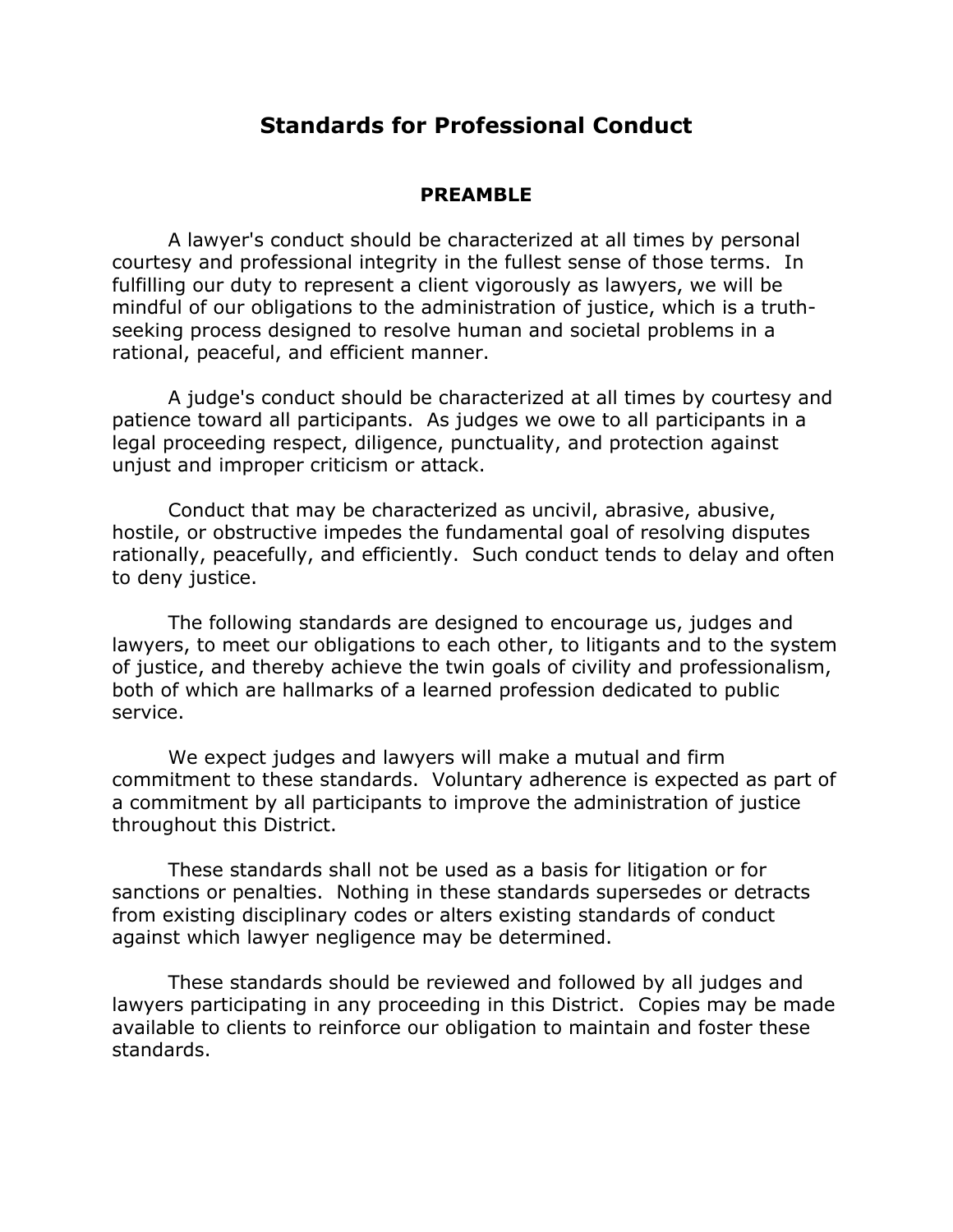## **Lawyers' Duties to Other Counsel**

1. We will practice our profession with a continuing awareness that our role is to advance the legitimate interests of our clients. In our dealings with others we will not reflect the ill feelings of our clients. We will treat all other counsel, parties, and witnesses in a civil and courteous manner, not only in court, but also in all other written and oral communication.

2. We will not, even when called upon by a client to do so, abuse or indulge in offensive conduct directed to other counsel, parties, or witnesses. We will abstain from disparaging personal remarks or acrimony toward other counsel, parties, or witnesses. We will treat adverse witnesses and parties with fair consideration.

3. We will not encourage or knowingly authorize any person under our control to engage in conduct that would be improper if we were to engage in such conduct.

4. We will not, absent good cause, attribute bad motives or improper conduct to other counsel or bring the profession into disrepute by unfounded accusations of impropriety.

5. We will not seek court sanctions without first conducting a reasonable investigation and unless fully justified by the circumstances and necessary to protect our client's lawful interests.

6. We will adhere to all express promises and to agreements with other counsel, whether oral or in writing, and will adhere in good faith to all agreements implied by the circumstances or local customs.

7. When we reach an oral understanding on a proposed agreement or a stipulation and decide to commit it to writing, the drafter will endeavor in good faith to state the oral understanding accurately and completely. The drafter will provide the opportunity for review of the writing to other counsel. As drafts are exchanged between or among counsel, changes from prior drafts will be identified in the draft or otherwise explicitly brought to the attention of other counsel. We will not include in a draft matters to which there has been no agreement without explicitly advising other counsel in writing of the addition.

8. We will endeavor to confer early with other counsel to assess settlement possibilities. We will not falsely hold out the possibility of settlement as a means to adjourn discovery or to delay trial.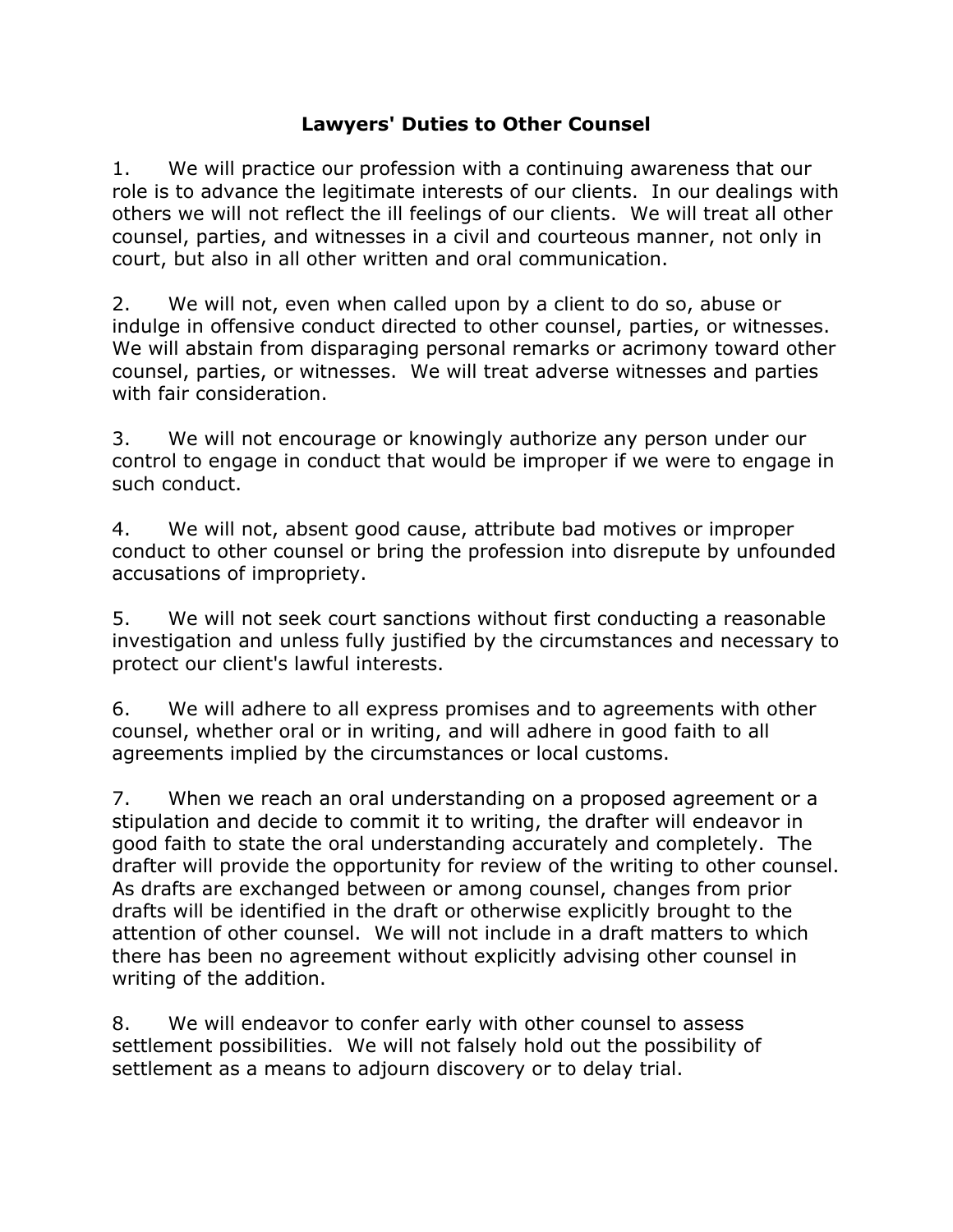9. In civil actions, we will stipulate to relevant matters if they are undisputed and if no good faith advocacy basis exists for not stipulating.

10. We will not use any form of discovery or discovery scheduling as a means of harassment.

11. We will make good faith efforts to resolve by agreement our objections to matters contained in pleadings and discovery requests and objections.

12. We will not time the filing or service of motions or pleadings in any way that unfairly limits another party's opportunity to respond.

13. We will not request an extension of time solely for the purpose of unjustified delay or to obtain a tactical advantage.

14. We will consult other counsel regarding scheduling matters in a good faith effort to avoid scheduling conflicts.

15. We will endeavor to accommodate previously scheduled dates for hearings, depositions, meetings, conferences, vacations, seminars, or other functions that produce good faith calendar conflicts on the part of other counsel. If we have been given an accommodation because of a calendar conflict, we will notify those who have accommodated us as soon as the conflict has been removed.

16. We will notify other counsel and, if appropriate, the court or other persons, at the earliest possible time when hearings, depositions, meetings, or conferences are to be canceled or postponed. Early notice avoids unnecessary travel and expense of counsel and may enable the court to use the previously reserved time for other matters.

17. We will agree to reasonable requests for extensions of time and for waiver of procedural formalities, provided our clients' legitimate rights will not be materially or adversely affected.

18. We will not cause any default or dismissal to be entered without first notifying opposing counsel, when we know his or her identity.

19. We will take depositions only when actually needed to ascertain facts or information or to perpetuate testimony. We will not take depositions for the purposes of harassment or to increase litigation expenses.

20. We will not engage in any conduct during a deposition that would not be appropriate in the presence of a judge.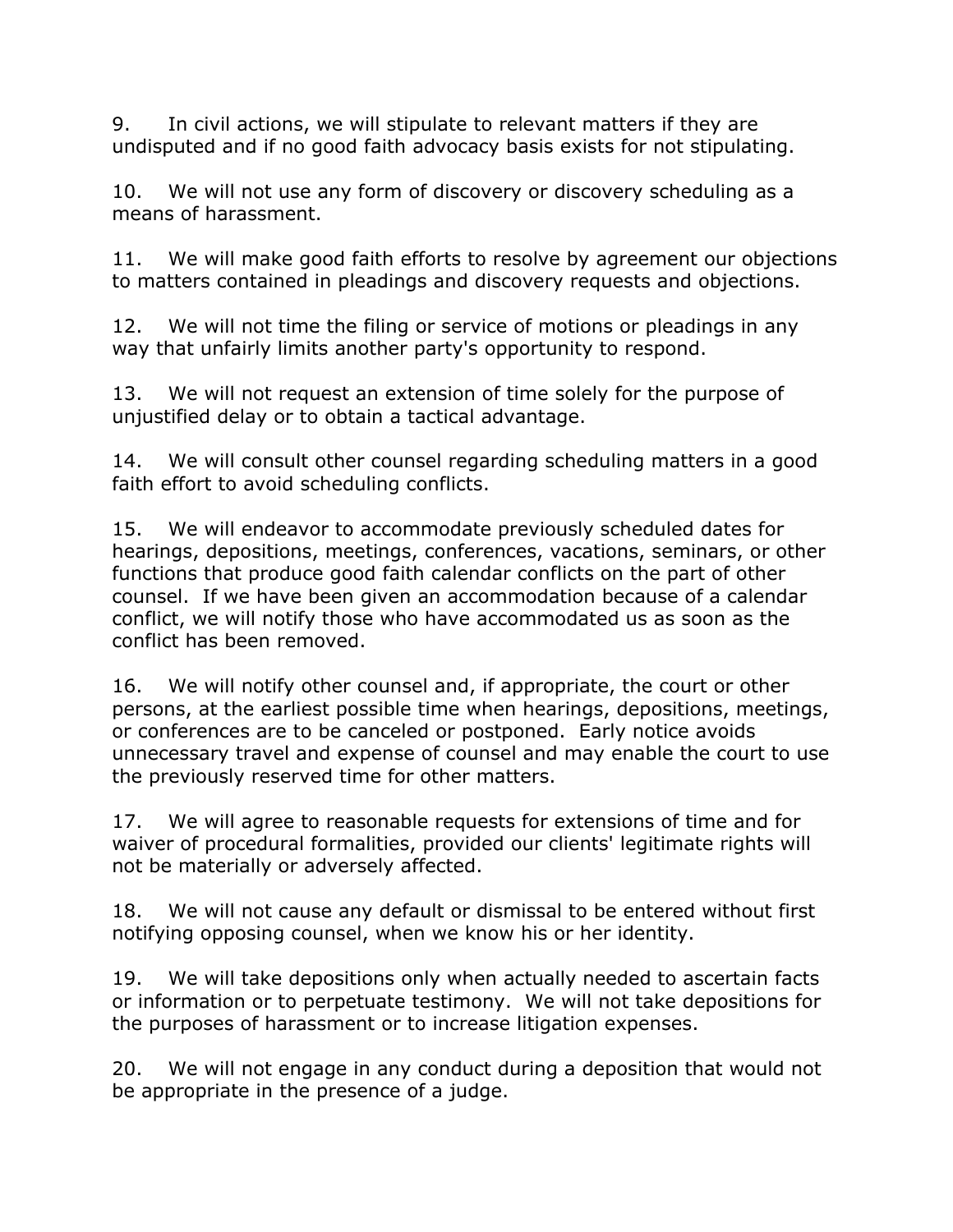21. We will not obstruct questioning during a deposition or object to deposition questions unless necessary under the applicable rules to preserve an objection or privilege for resolution by the court.

22. During depositions we will ask only those questions we reasonably believe are necessary for the prosecution or defense of an action.

23. We will carefully craft document production requests so they are limited to those documents we reasonably believe are necessary for the prosecution or defense of an action. We will not design production requests to place an undue burden or expense on a party.

24. We will respond to document requests reasonably and not strain to interpret the request in an artificially restrictive manner to avoid disclosure of relevant and non-privileged documents. We will not produce documents in a manner designed to hide or obscure the existence of particular documents.

25. We will carefully craft interrogatories so they are limited to those matters we reasonably believe are necessary for the prosecution or defense of an action, and we will not design them to place an undue burden or expense on a party.

26. We will respond to interrogatories reasonably and will not strain to interpret them in an artificially restrictive manner to avoid disclosure of relevant and non-privileged information.

27. We will base our discovery objections on a good faith belief in their merit and will not object solely for the purpose of withholding or delaying the disclosure of relevant information.

28. When a draft order is to be prepared by counsel to reflect a court ruling, we will draft an order that accurately and completely reflects the court's ruling. We will promptly prepare and submit a proposed order to other counsel and attempt to reconcile any differences before the draft order is presented to the court.

29. We will not ascribe a position to another counsel that counsel has not taken or otherwise seek to create and unjustified inference based on counsel's statements or conduct.

30. Unless specifically permitted or invited by the court, we will not send copies of correspondence between counsel to the court.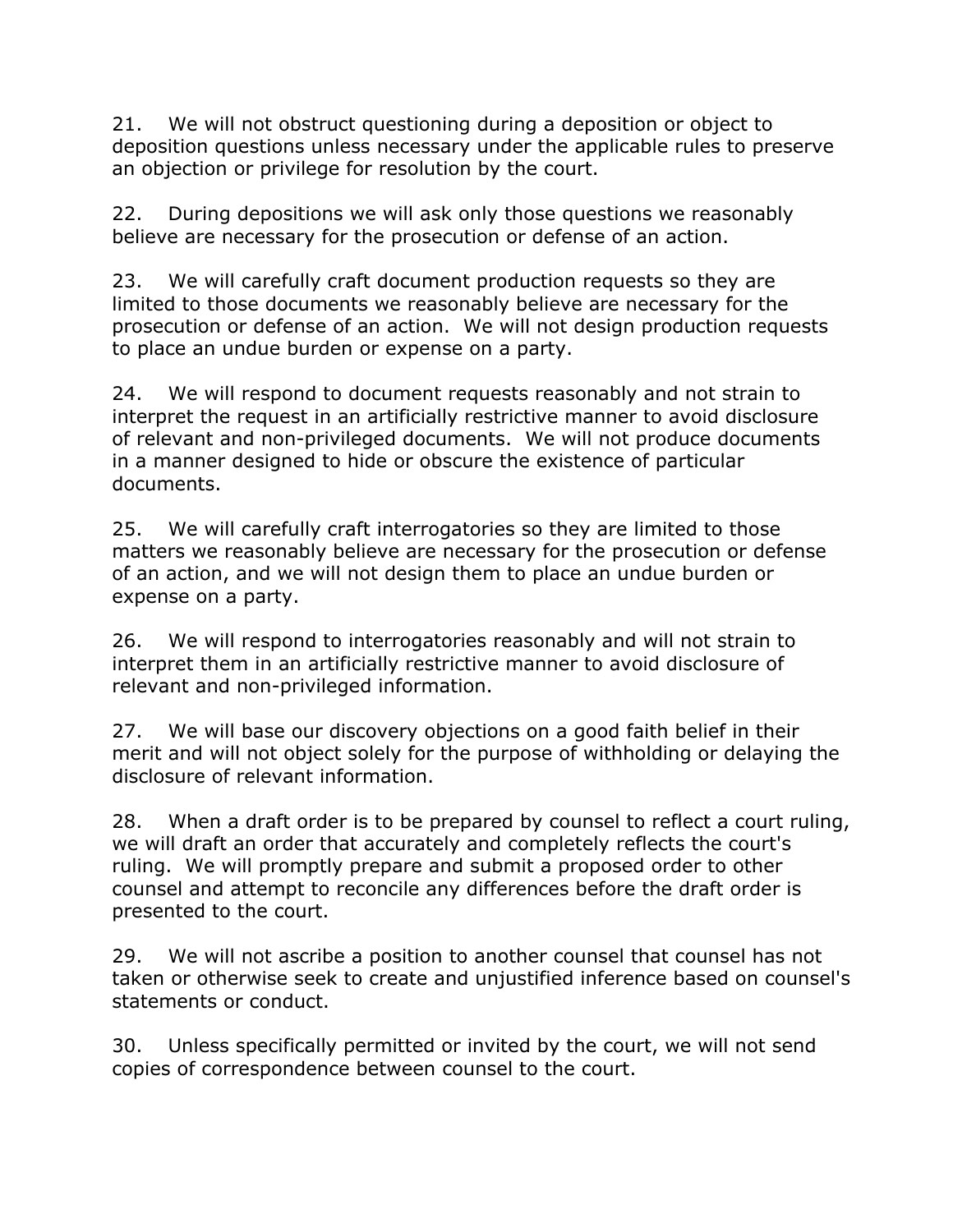# **Lawyers' Duties to the Court**

1. We will speak and write civilly and respectfully in all communication with the court.

2. We will be punctual and prepared for all court appearances so that all hearings, conferences, and trials may commence on time; if delayed, we will notify the court and counsel, if possible.

3. We will be considerate of the time constraints and pressures on the court and court staff inherent in their efforts to administer justice.

4. We will not engage in any conduct that brings disorder or disruption to the courtroom. We will advise our clients and witnesses appearing in court of the proper conduct expected and required there and, to the best of our ability, prevent our clients and witnesses from creating disorder or disruption.

5. We will not knowingly misrepresent, mischaracterize, misquote or miscite facts or authorities in any oral or written communication to the court.

6. We will not write letters to the court in connection with a pending action, unless invited or permitted by the court.

7. Before dates for hearings or trials are set, or if that is not feasible, immediately after such date has been set, we will attempt to verify the availability of necessary participants and witnesses so we can promptly notify the court of any likely problems.

8. We will act and speak civilly to all other court staff with an awareness that they, too, are an integral part of the judicial system.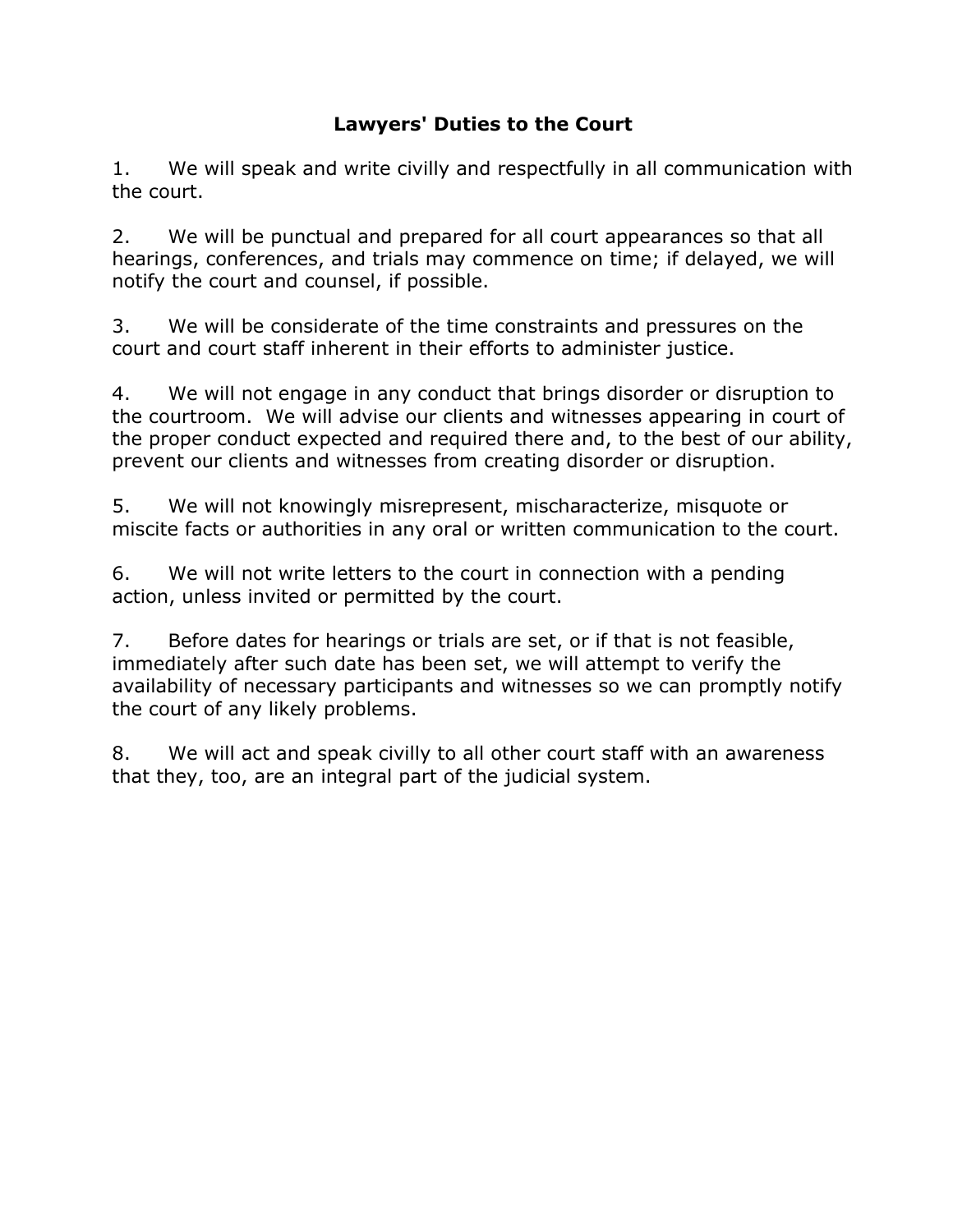### **Court's Duties to Lawyers**

1. We will be courteous, respectful, and civil to lawyers, parties, and witnesses. We will maintain control of the proceedings, recognizing that judges have both the obligation and the authority to insure that all litigation proceedings are conducted in a civil manner.

2. We will not employ hostile, demeaning, or humiliating words in opinions or in written or oral communications with lawyers, parties, or witnesses.

3. We will be punctual in convening all hearings, meetings, and conferences; if delayed, we will notify counsel, if possible.

4. In scheduling all hearings, meetings and conferences we will be considerate of time schedules of lawyers, parties, and witnesses.

5. We will make all reasonable efforts to decide promptly all matters presented to us for decision.

6. We will give the issues in controversy deliberate, impartial, and studied analysis and consideration.

7. While endeavoring to resolve disputes efficiently, we will be considerate of the time constraints and pressures imposed on lawyers by the exigencies of litigation practice.

8. We recognize that a lawyer has a right and a duty to present a cause fully and properly, and that a litigant has a right to a fair and impartial hearing. Within the practical limits of time, we will allow lawyers to present proper arguments and to make a complete and accurate record.

9. We will not impugn the integrity or professionalism of any lawyer on the basis of the clients whom or the causes which a lawyer represents.

10. We will do our best to insure that court personnel act civilly toward lawyers, parties, and witnesses.

11. We will not adopt procedures that needlessly increase litigation expense.

12. We will bring to lawyers' attention uncivil conduct which we observe.